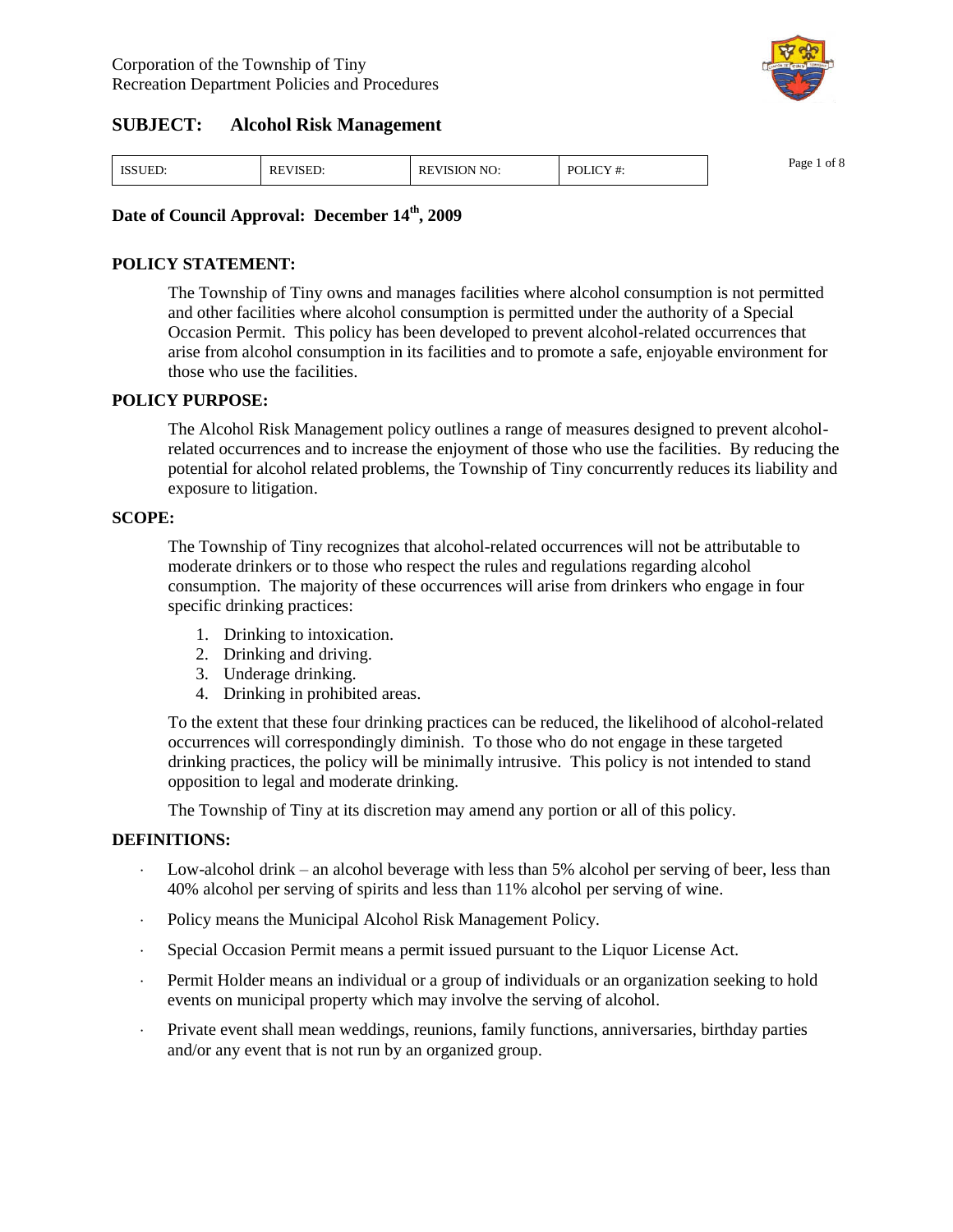

| <b>ISSUED:</b> | <b>REVISED:</b> | <b>REVISION NO:</b> | POLICY#:<br>ι π. | $\sim$ $\sim$<br>Page<br>ot ≀ |
|----------------|-----------------|---------------------|------------------|-------------------------------|
|----------------|-----------------|---------------------|------------------|-------------------------------|

### **CONDITIONS FOR SPECIAL OCCASSION PERMITS**

Anyone who wishes to serve alcohol at a designated facility must complete a Special Occasion Permit Holder agreement that stipulates the conditions under which alcohol may be served. In addition, the responsible person must obtain a Special Occasion Permit from the Alcohol and Gaming Commission of Ontario (AGCO) and ensure that all conditions of the Liquor License Act and the Township of Tiny are adhered to at the event.

The Special Occasion Permit holder is required to agree to abide by the conditions outlined in the Guidelines For Special Occasion Permit Holders.

All documentation as outlined above shall be submitted to the Recreation Department a minimum of 14 days prior to the event being held. It is the responsibility of the Special Occasion Permit holder to obtain and be informed of the Liquor License Act.

The Permit Holder must hire Township of Tiny approved Smart Serve Bartenders.

The Township of Tiny Council reserves the right to refuse an applicant permission to run a licensed event on its property.

No alcohol advertising such as beer company merchandising materials are permitted on Township of Tiny property unless otherwise authorized by the appropriate Township authority. The provision of free alcohol for marketing and/or advertising is prohibited.

Where the Permit Holder has violated the Alcohol Risk Management Policy and has been informed of such by the Township of Tiny, a registered letter will be sent to the Permit Holder advising of the violation and notification of a suspension for using Township of Tiny facilities. Township Council will be advised of this suspension.

The Permit Holder will be advised of the time period of the suspension which will be determined at the discretion of the designated Township authority.

Should the Permit Holder violate the policy a second time within 2 years of receiving a notice of violation of the Alcohol Risk Management Policy, the Permit Holder will be suspended from using Township of Tiny facilities for a further period of up to 2 years. Township Council will be advised of this suspension.

### **LIABILITY INSURANCE**

The Special Occasion permit holder shall obtain a minimum of two million dollars (2,000,000) liability insurance naming the Corporation of the Township of Tiny and the applicable Parks and Recreation Association as an additional insured and submit proof thereof a minimum of 14 days prior to the event being held. The permit holder agrees to indemnify and save harmless the Corporation of the Township of Tiny and the applicable Parks and Recreation Association from any and all claims arising from the permit event.

No marketing practices which encourage increased consumption of alcoholic beverages will be permitted, including but not limited to serving over-sized drinks, promoting or staging drinking contests, serving double shots or providing or promoting volume discounts.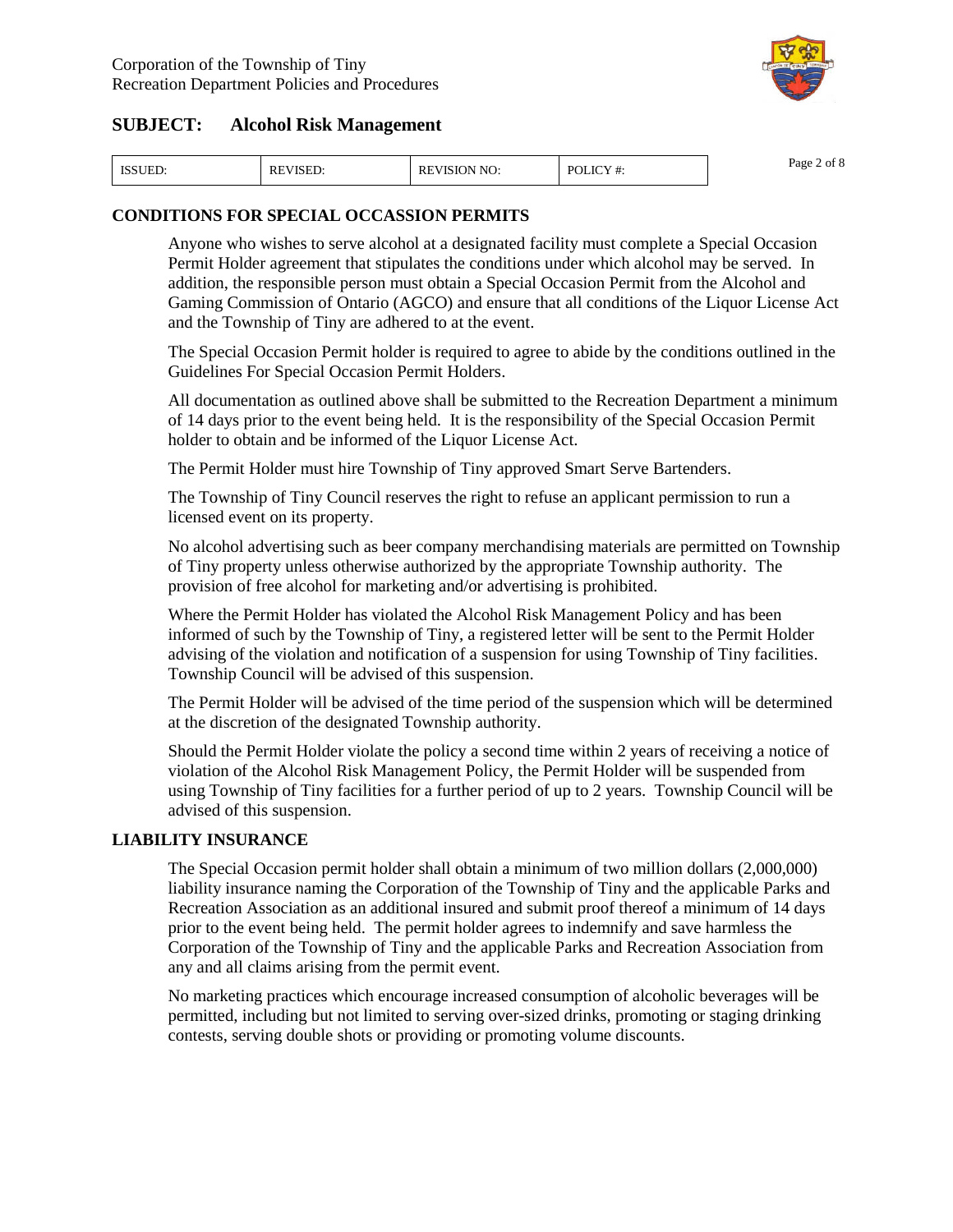

| <b>ISSUED:</b> | <b>VISED:</b><br>RE | <b>REVISION NO:</b> | POLICY#: | Page<br>of $\delta$ |
|----------------|---------------------|---------------------|----------|---------------------|
|----------------|---------------------|---------------------|----------|---------------------|

### **AREAS DESIGNATED WHERE ALCOHOL USE IS PROHIBITED**

The consumption of alcoholic beverages is prohibited in Township of Tiny owned and managed parks, recreation, sport and cultural facilities unless authorized through a Special Occasion Permit as outlined in this policy. Township Council may change the designation of any site at its discretion.

### **AREAS WHERE ALCOHOL USE IS AUTHORIZED**

The following facilities and areas are currently designated for alcohol use under the authority of a Special Occasion Permit as issued by the Alcohol and Gaming Commission of Ontario (AGCO):

- Lafontaine Community Centre
- Lafontaine Pavilion
- Perkinsfield Pavilion
- C.B.O. Clubhouse
- Wyebridge Community Centre
- C.B.O., Lafontaine, Perkinsfield, Toanche, Wyebridge and Wyevale Community Parks

### **EVENTS NOT ELIGIBLE FOR SPECIAL OCCASION PERMITS**

All events involving the majority of participants under the legal drinking age of 19 years of age will not be eligible for a Special Occasion Permit.

### **PROCEDURES:**

- 1. An individual or organization requesting the use of Township-owned facilities for the purposes of operating an event and/or activity that involves the sale of alcohol, shall request use of the desired facility under the terms and conditions of the Township of Tiny Facility Permitting Policy.
- 2. Following approval of the Facility Permitting request, the facility Permit Holder is required to apply for and receive approval for a corresponding Special Occasion Permit from the Alcohol and Gaming Commission of Ontario (AGCO).
- 3. Following approval of a Special Occasion Permit from the Alcohol and Gaming Commission of Ontario (AGCO), the Recreation Department will inform Township Council of the event.
- 4. The Permit Holder shall complete the documentation required as outlined in the Conditions For Special Occasion Permits section of this policy.

### **RELATED DOCUMENTATION:**

Facility Permitting Policy **Sources of Information:**

> Town of Richmond Hill Town of Halton Hills Township of Springwater Town of Midland Township of Tay Town of Ajax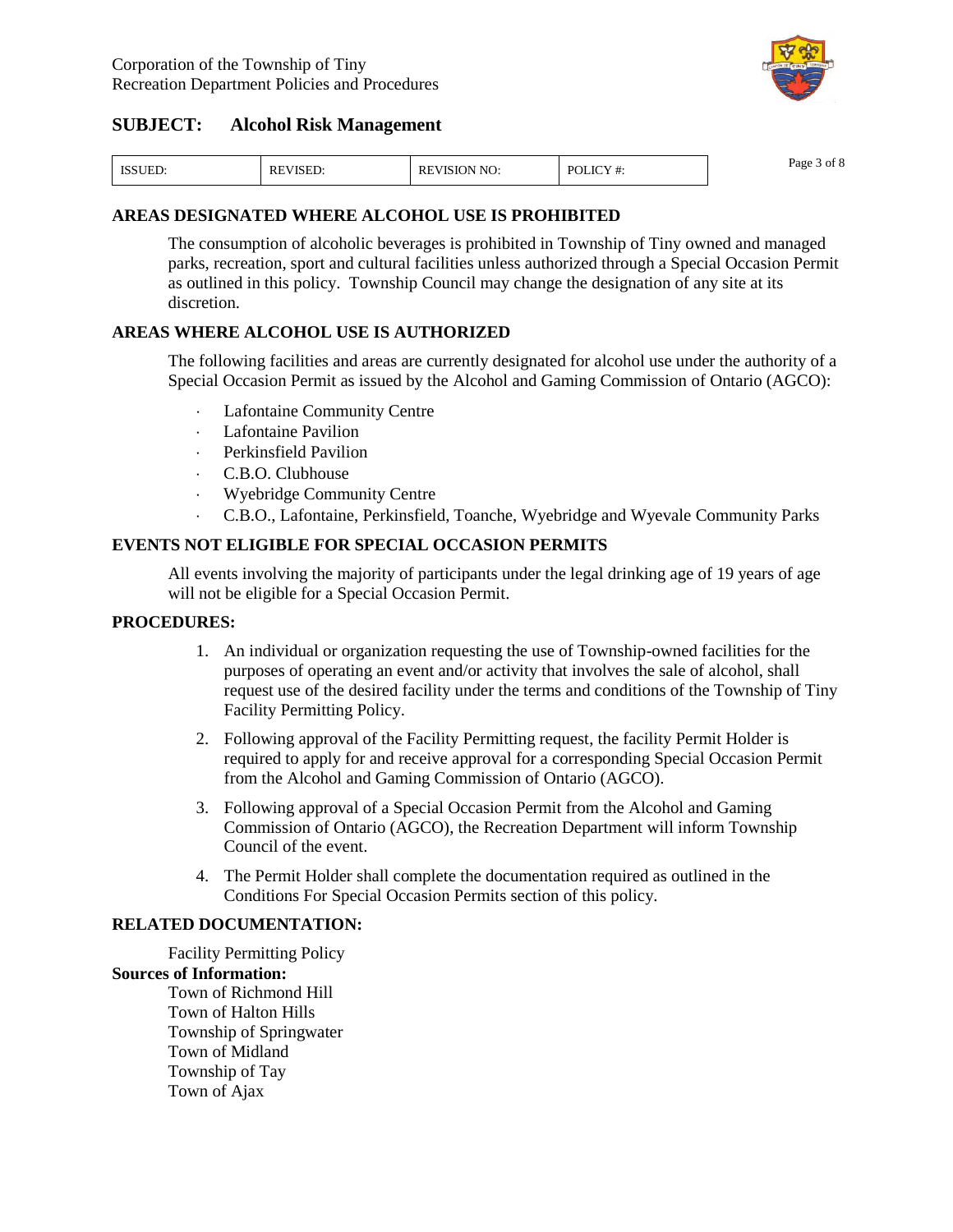

| TC's<br>D∩I<br>RI<br>NH<br>к<br>$\sim$<br>$\sim$ $\sim$ $\sim$ $\sim$ $\sim$ | Page<br>ີ |
|------------------------------------------------------------------------------|-----------|
|------------------------------------------------------------------------------|-----------|

### **Appendix A Special Occasion Permit Holder Agreement**

Name of Individual/Team/Group

Name of Contact Person

### **Certification:**

- 1. I have received and reviewed a copy of the Alcohol Risk Management Policy and agree to adhere to the conditions as outlined.
- 2. I understand that if an infraction of the Alcohol Risk Management Policy occurs, the Township of Tiny and/or the Ontario Provincial Police may take any or all of the following actions:
	- a. Close the event at the time of infraction.
	- b. Suspend my group or organization from further use of municipal facilities for a period of up to one year or greater.
- 3. I agree that the Township of Tiny will not be responsible for any costs or damages if the event is cancelled due to an infraction of the Alcohol Risk Management Policy.
- 4. I have read and will adhere to the Guidelines For Special Occasion Permit Holders (Appendix B) of the Alcohol Risk Management Policy.
- 5. I understand that I can be held responsible for injuries and damage to facilities and/or personal property arising from failing to adhere to the Liquor License Act of Ontario, or from otherwise failing to take action that will prevent foreseeable harm from occurring.
- 6. I understand that the Ontario Provincial Police and/or a Liquor Licensing Inspector can lay charges for infractions of the Liquor License Act of Ontario or other relevant legislation.
- 7. I agree to satisfy the liability insurance requirements and indemnification as outlined in the Township of Tiny Alcohol Risk Management Policy.
- 8. Names, addresses and telephone numbers of certified bartenders:
	- a. b.
	- c.

Signature (of authorized person) Position

| <b>Office Use</b>     |                                                              |
|-----------------------|--------------------------------------------------------------|
| Agreement received by |                                                              |
|                       | Signature of Authorized Recreation Department Representative |
| Date:                 |                                                              |
|                       |                                                              |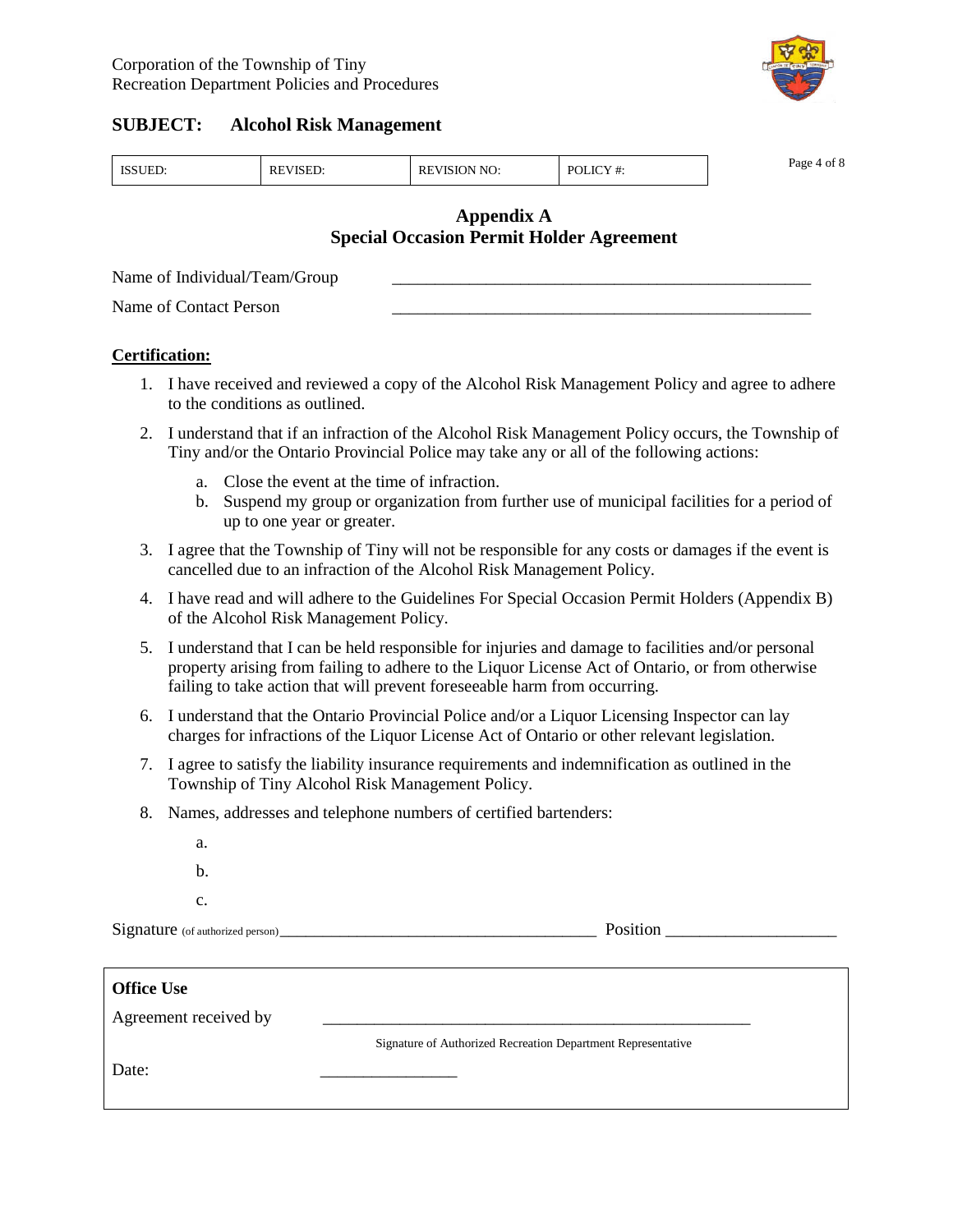

| <b>TOOLIDE</b><br>' 'EL. | VISEL.<br>NĽ | NO:<br>RE<br>n. | .<br>DC<br>л<br>л<br>. | $\sim$ $\sim$<br>Page<br>ot |
|--------------------------|--------------|-----------------|------------------------|-----------------------------|
|--------------------------|--------------|-----------------|------------------------|-----------------------------|

### **Appendix B**

### **Guidelines for Special Occasion Permit Holders**

These guidelines must be strictly adhered to. The Special Occasion Permit Holder or Designate will be held liable for injuries and damages arising from failing to adhere to the Liquor License Act of Ontario. These conditions include: serving someone to intoxication; serving someone who is already intoxicated; serving minors; and failing to prevent impaired individuals from driving.

The following guidelines are to be adhered to:

### **Section 1 - General:**

- 1. Patrons should be encouraged to consume substance food, low-alcohol beverages and/or nonalcoholic beverages.
- 2. The facility is to be adequately lit, stairways clear of obstruction and signage visible at all times.
- 3. The Permit Holder is required to take reasonable steps to prevent harm to patrons whether intoxicated or not.
- 4. Bartenders, servers and monitors are to be supported in adhering to the Liquor License Act by allowing the flexibility for them to offer discounts on food or non-alcoholic drinks if necessary.
- 5. It is prohibited to give alcohol as a prize.

### **Section 2 –Entry**

- 1. A person aged 19 or over should monitor the entrance to the event to screen for identification and intoxicated, rowdy or potentially troublesome patrons. If required, the following identification will be deemed acceptable for proof of age and identify: a driver's license and/or a birth certificate accompanied by photo I.D., proof of age card, military identification card, a citizenship card, passport, or identification card issued by the LCBO.
- 2. Each exit is to be monitored by a person aged 19 or over to take reasonable steps to prevent impaired patrons from driving. Reasonable steps can include but not be limited to: using a designated driver from the non-drinking patrons at the event; a taxi paid for by either your group or the patron.
- 3. Persons who appear to be rowdy or intoxicated will be refused entrance. If a dispute arises from someone denied access, the Permit Holder or designate will make the final decision regarding entry.

### **Section 3 –Control**

- 1. Bartenders must be provided based on the ratio of one bartender for every 150 patrons attending the event.
- 2. The Permit Holder will ensure bartenders do not serve alcohol to underage, intoxicated, rowdy and/or unauthorized patrons at the event.
- 3. Bartenders will remain at the event until all alcohol has been safely secured and removed from the area.
- 4. Bartenders, the Special Occasion Permit Holder and all workers at the event will wear visible identification and will not consume alcohol while on duty or during breaks, nor will they be under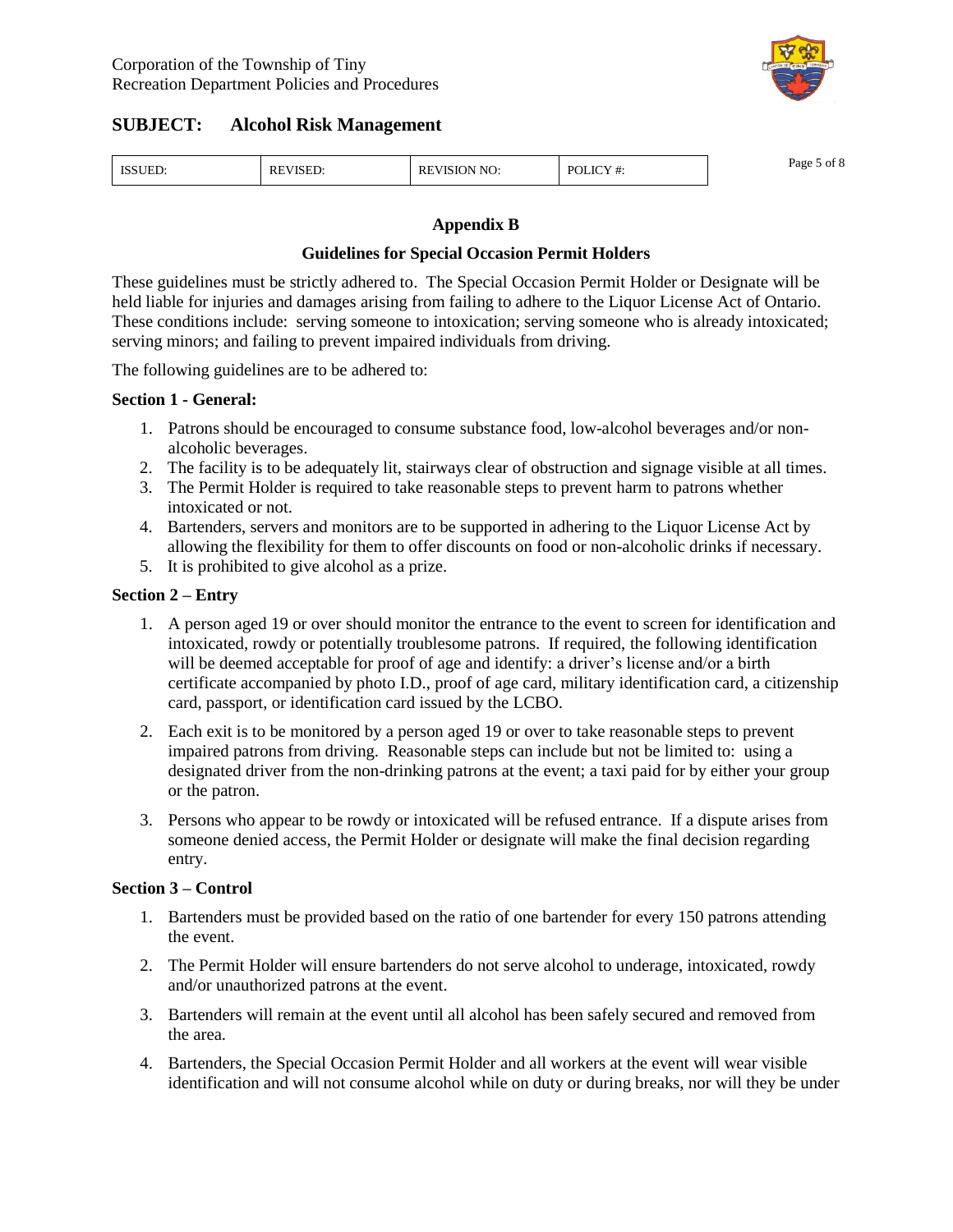

| <b>ICCLILI</b><br>NUEL. | RE<br>VISE | NO:<br>EVISION<br>КE | $\cdots$<br>P∩I<br>и | $\sim$ $\sim$<br>Page 6 of 8<br>. . |
|-------------------------|------------|----------------------|----------------------|-------------------------------------|
|-------------------------|------------|----------------------|----------------------|-------------------------------------|

the influence of any alcohol consumed before going on duty. The Permit Holder is responsible to ensure compliance with this provision.

- 5. The Permit Holder will ensure that the bartenders do not serve alcohol to underage, intoxicated, rowdy or unauthorized people during the event. Persons under the legal drinking age are not to be admitted to an adult event unless so indicated on the Special Occasion Permit.
- 6. The Permit Holder will prominently post the Special Occasion Permit and the Township of Tiny permit forms at the bar location. Where there is more than one bar location, a copy of the permits will be prominently posted.
- 7. The Permit Holder is responsible for determining when external assistance is required for control and request it from appropriate authorities including staff of the Township of Tiny and the Ontario Provincial Police.
- 8. The Permit Holder, if determined by the Township of Tiny, shall submit a security/operational plan when the function is assessed as being high risk and/or a major event. Such a plan requires approval and sign off by the Ontario Provincial Police, Fire Department, Ambulance Services and the Liquor Control Board Inspector. All costs associated with this plan are the responsibility of the Permit Holder.

### **Section 4 –Sale of Alcohol**

- 1. Tickets are required for the sale of alcohol. Conditions include:
	- a. Ticket sellers can be engaged to sell alcohol related drink tickets.
	- b. A limit of 2 drinks per person at one time.
	- c. At no time are discounts to be offered for the purchase of alcohol.
	- d. Ticket sales are to open and close one half hour prior to the time permitted under the Special Occasion permit. No last call will be announced.
	- e. The bar area shall close after the last person waiting for service is served at least 10 minutes prior to the time the Special Occasion Permit expires and in any event no later than 1:00 a.m. The only exception to this closure will be during a New Year's Eve event when the Special Occasion Permit indicates an expiry time of 2:00 a.m.
	- f. Ticket sellers will refund unused tickets during the event and post a corresponding sign to notify patrons of this option.
	- g. Prices of beverages will be prominently posted in the bar area(s).
- 2. Drinks are to be served only in plastic or wax coated containers and must be limited to a single standard serving unit of 12 ounces for regular beer, 1 ½ ounces or less for spirits and 5 ounces or less for wine beverages. The alcohol content of beer will not exceed 5% and the sale of pitchers of beer is prohibited.
- 3. The Permit Holder should ensure that 30% of the alcoholic beverages offered for sale consist of low-alcohol options (e.g. light beer, wine and alcohol spirits). The Permit Holder will provide proof by giving receipts. Non alcoholic beverages such as tea, coffee, water or soft drinks will be made available at a lower cost than alcoholic beverages.
- 4. All signs of consumption and service of alcohol including empty glasses shall be removed from sight within 45 minutes of the expiry of the Special Occasion Permit or by 1:45 a.m. whichever is earliest.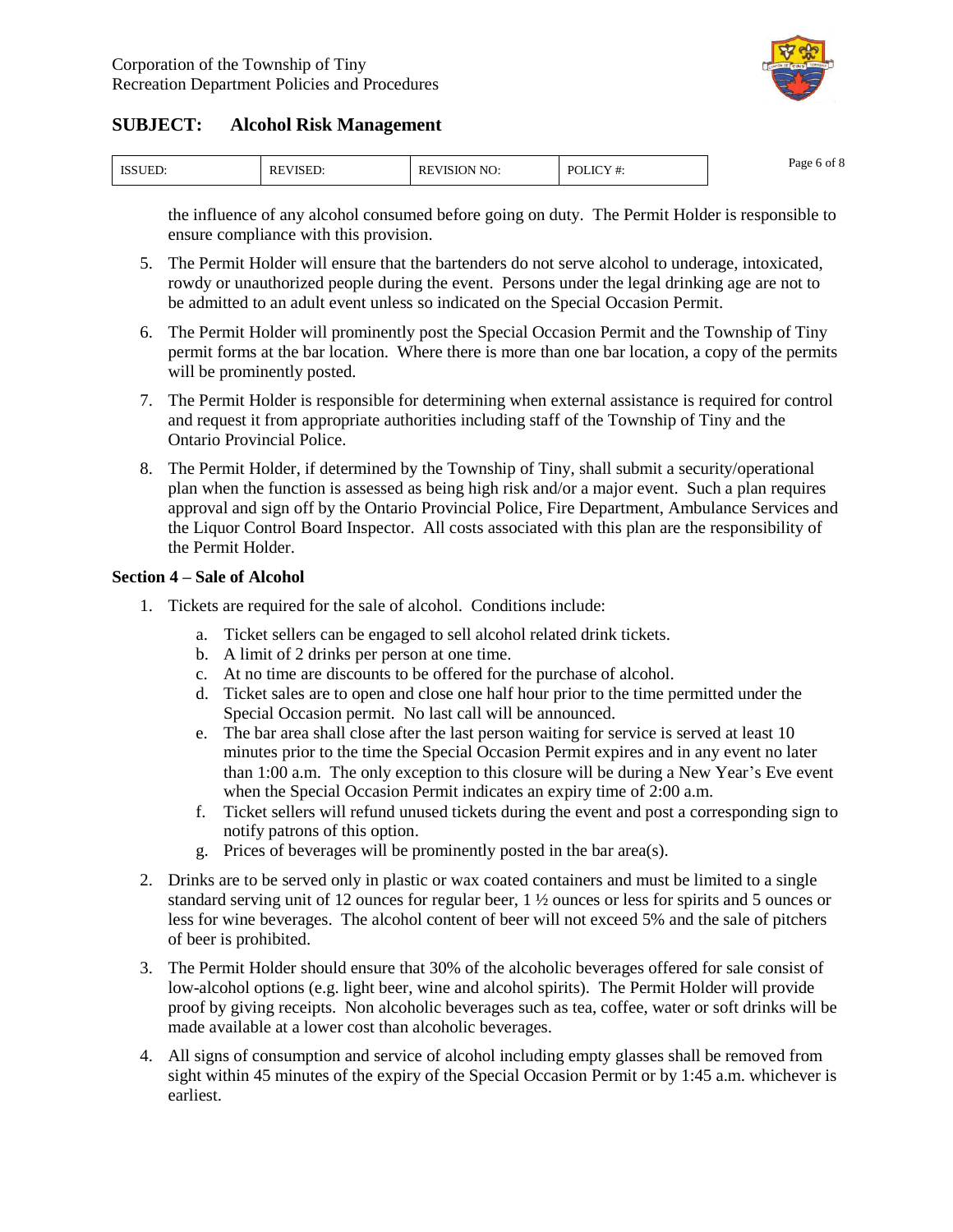

| <b>ISSUED</b><br>VISION NO:<br>$\cdots$<br><b>POL</b><br><b>PART 11</b><br>RE'<br>RE'<br>OLIC<br>' VISEL.<br>$\cdot$<br>™EL.<br>. |
|-----------------------------------------------------------------------------------------------------------------------------------|
|-----------------------------------------------------------------------------------------------------------------------------------|

### **Section 5 –Safe Transportation**

- 1. The Permit Holder will be responsible for promoting safe transportation options for all patrons consuming alcoholic beverages. At the very least the following are to be promoted:
	- a. A designated driver selected from non-drinking patrons.
	- b. A designated driver provided by the sponsoring group and/or individual.
	- c. A taxi paid for by either the sponsoring organization/individual or patron.

### **Section 6 –Accountability**

- 1. Patrons with concerns regarding the consumption of alcohol are to be referred to the Permit Holder or designate. These concerns shall be resolved expediently.
- 2. The Permit Holder will obtain a minimum of two million dollars (2,000,000) of liability insurance as stipulated in the Township of Tiny Alcohol Risk Management Policy.
- 3. The Township of Tiny "staff on duty" or "agent" is authorized to demand correction of policy/guideline infractions and/or is authorized to terminate an event should infractions not be rectified in a timely manner.

### **Section 7 –Patron Violation of the Alcohol Policy and Guidelines**

- 1. In cases where patrons under the age of minority are found to have consumed or to be consuming alcohol during the event, authorities may be requested and/or the following procedure invoked:
	- a. The individual will be turned over to the police.
	- b. The individual will be suspended from attending any public function held in any municipal facility for a period of 6 months.
- 2. Where anyone is engaged in disruptive behaviour as a result of alcohol consumption at the event, the authorities may be requested and/or the following procedure followed:
	- a. The individual will be ejected from the event for its duration.
	- b. The individual will be suspended from attending any public function held in any Township of Tiny municipal facility for a period of up to one year.
- 3. Where anyone is engaged in destructive behaviour as a result of alcohol consumption at the event, authorities may be requested and/or the following procedure followed:
	- a. The individual will be turned over to the police.
	- b. The individual will be suspended from attending any public function held in any municipal facility for a period of up to one year.

### **Section 8 –Signage**

1. A sign will be posted at the entrance(s) indicating that persons under the age of 19 years are not permitted entrance. Exceptions will be made for persons under the age of 19 years if so indicated on the Special Occasion Permit.